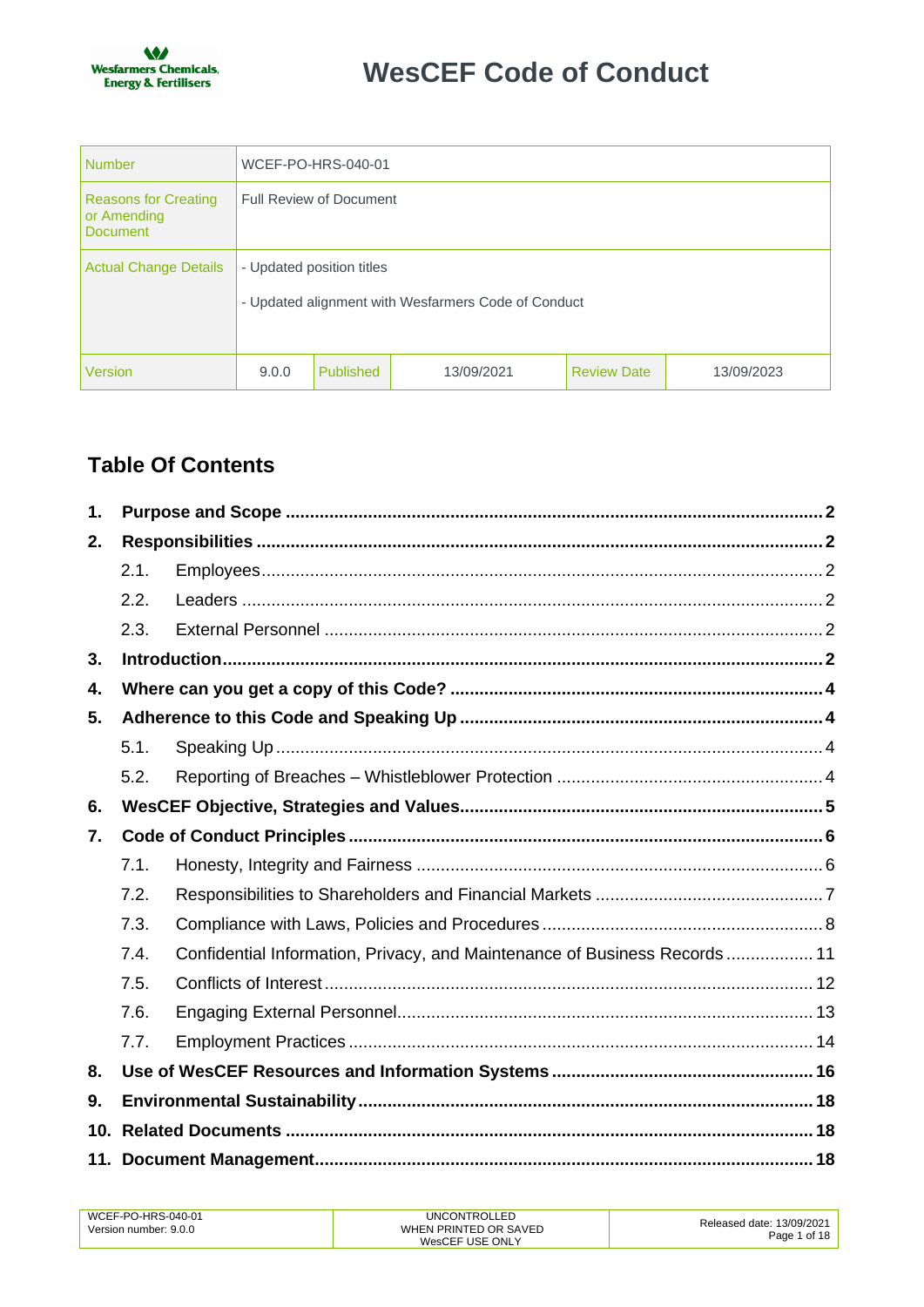# <span id="page-1-0"></span>**1. Purpose and Scope**

The purpose of the Wesfarmers Chemicals, Energy & Fertilisers (WesCEF or the Division) Code of Conduct (the Code) is to set out the standards of behaviour expected of those employed by or working in or for WesCEF, which includes all the business units and departments in the Division. It also reflects the expectations of our customers, suppliers, the community, regulators and our shareholders.

This Code applies whenever you are at work or identified as a representative of WesCEF. In some circumstances, this will include times when you are outside of your workplace or working hours such as functions, meetings, conferences or forums.

## <span id="page-1-1"></span>**2. Responsibilities**

## <span id="page-1-2"></span>**2.1.Employees**

- Employees are expected to comply with this Code at all times when carrying out their work and should understand that any behaviour that is contrary to this Code may result in disciplinary action up to and including dismissal.
- Employees should refer any questions to their leader. Alternatively, employees may also contact Human Resources to discuss the Code and its application.

## <span id="page-1-3"></span>**2.2.Leaders**

- Leaders have additional responsibilities under the Code. Leaders are accountable for all aspects of the areas they supervise, and should take steps to identify and manage the risks in their area, including conduct of their team. Leaders must support their team to abide by the Code and hold them responsible for doing so.
- Leaders are also responsible for fostering a culture that encourages people to feel comfortable and safe about speaking up and raising concerns.
- Leaders are expected to take appropriate action to address business conduct issues in a fair, consistent and timely way, and to ensure the consequences of misconduct are recorded.

## <span id="page-1-4"></span>**2.3.External Personnel**

• Contractors, consultants, agents and other intermediaries (External Personnel) are expected to know and observe WesCEF standards and should be aware of this Code and any of the policies mentioned in the Code.

## <span id="page-1-5"></span>**3. Introduction**

WesCEF is committed to making positive economic, social and environmental contributions to society, while complying with all applicable laws and regulations and acting in a manner that is consistent with the divisional values of integrity, collaboration, customer service and accountability. WesCEF can only achieve these objectives by setting clear standards which guide decision making and hold all employees accountable.

| WCEF-PO-HRS-040-01<br>Version number: 9.0.0 | UNCONTROLLED<br>WHEN PRINTED OR SAVED | Released date: 13/09/2021 |
|---------------------------------------------|---------------------------------------|---------------------------|
|                                             | WesCEF USE ONLY                       | Page 2 of 18              |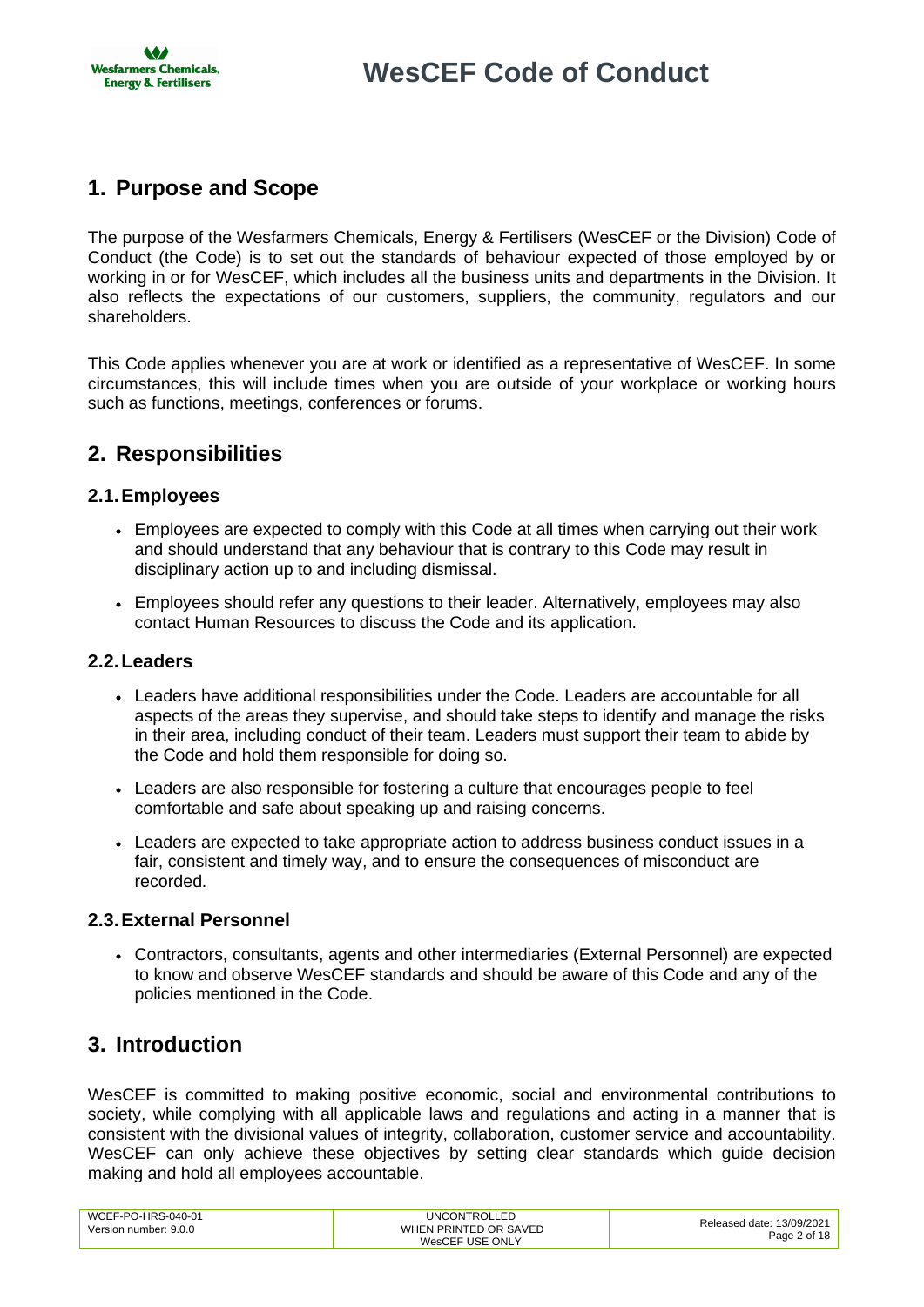

WesCEF has adopted this Code to provide a set of guiding principles which are to be observed by all employees of the Division. WesCEF will keep the Code under review to ensure that it continues to evolve and reflect stakeholder expectations.

All employees are expected, at all times, to act consistently with the fundamental principles set out in this Code.

This means that all WesCEF employees are expected to:

- Do their work diligently, act in good faith, and act in the best interests of the Division.
- Promote and protect the business, reputation and general interests of the Division, and promote the values of the Division.
- Comply with all applicable local, national and international laws.
- Respect and preserve confidentiality.
- Refrain from misusing any information, assets, systems or facilities of the Division, including email and internet facilities, and ensure that these facilities are not used to access or distribute illegal, offensive or otherwise inappropriate material, or for any other purpose which may damage the reputation of the Division.
- Value, promote and maintain professionalism.
- Avoid conflicts of interest with the Division, and advise the Division of any conflict or potential conflict of interest.
- Assist the Division in operating ethically, complying with the law and making positive economic, social and environmental contributions to the communities in which we operate. This includes activation of or participation in grievance resolution, as set out in the Division's Grievance Resolution Policy and the Grievance Resolution Procedure, which are available on the WesCEF Connect intranet site.
- Approach their work in ways that minimise environmental impacts and maximise workplace safety.
- Show fairness, courtesy, respect, consideration and sensitivity in all dealings within their workplace and with customers, suppliers and the public.
- Endorse and support diversity in the Division's employment practices, including the development of employees in accordance with the Division's Recruitment and Selection Policy and Procedure and the Diversity and Equal Employment Opportunity Policy, which are available on the [WesCEF Connect intranet site.](http://wesi.wesfarmers.com.au/public/download.jsp?id=1947)
- Avoid any form of discrimination, bullying, harassment or other inappropriate workplace behaviour, take action to prevent or stop these behaviours if demonstrated by others, and report where appropriate.
- Comply with all applicable policies and procedures.
- Promote the WesCEF divisional values of integrity, collaboration, accountability and customer service in the performance of their duties.

| WCEF-PO-HRS-040-01    | <b>UNCONTROLLED</b>   | Released date: 13/09/2021 |
|-----------------------|-----------------------|---------------------------|
| Version number: 9.0.0 | WHEN PRINTED OR SAVED | Page 3 of 18              |
|                       | WesCEF USE ONLY       |                           |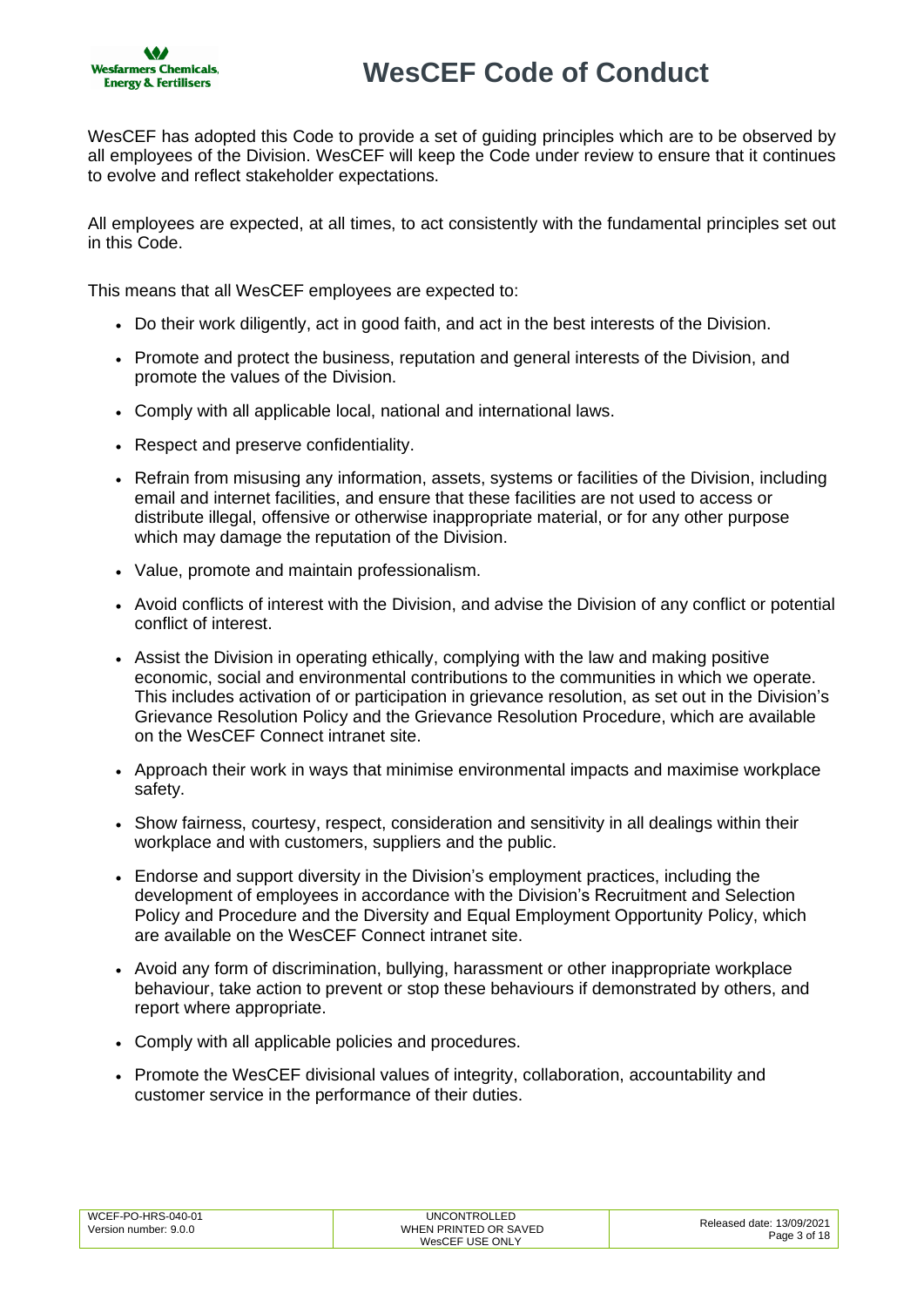## <span id="page-3-0"></span>**4. Where can you get a copy of this Code?**

A copy of this Code can be found on the [WesCEF Connect intranet site](https://wesfarmerswescef.sharepoint.com/sites/connect/SitePages/PoliciesAndForms.aspx) and the [WesCEF Internet](http://www.wescef.com.au/who-we-are/governance)  [site.](http://www.wescef.com.au/who-we-are/governance) A copy of this Code will be provided to all new employees when they join WesCEF and will be discussed at WesCEF inductions. Contractors, consultants, agents and other intermediaries (External Personnel) are also expected to know and observe WesCEF standards and should be made aware of this Code when they are engaged to work with the Division. The latest copy of this Code or any of the policies mentioned in the Code can be obtained from a WesCEF representative.

# <span id="page-3-1"></span>**5. Adherence to this Code and Speaking Up**

Compliance with this Code is taken very seriously. Legal and regulatory requirements which apply to our activities are often complex, yet ignorance does not relieve employees of the responsibility to comply. If anyone is in doubt about the Code or its application, they should immediately seek advice from their leader or WesCEF Human Resources. If any WesCEF employee breaches this Code, that employee may face disciplinary action, including termination of employment. If the situation involves a breach of law or other regulation, the matter may also be referred to an appropriate law enforcement authority.

## <span id="page-3-2"></span>**5.1.Speaking Up**

Employees have an obligation to speak up if there are concerns that something isn't right, or if a mistake has been made. Whilst mistakes can be made and not everything always goes to plan, what's important is how we deal with these situations. Employees should:

- Ask questions and challenge the ways things are done it there's reason to believe something is wrong or can be done better.
- Speak up if they observe breaches of this Code or genuinely feel under pressure to do something that is inconsistent with this Code or WesCEF Policies and Values.

All WesCEF employees and External Personnel have a responsibility to report any breaches of this Code immediately. For most matters, employees should firstly raise the concern with their leader or leader's leader. If this is not appropriate, or an employee feels uncomfortable to do so for any reason, they should report the conduct as per section 5.2 below, headed "Reporting of breaches".

## <span id="page-3-3"></span>**5.2.Reporting of Breaches – Whistleblower Protection**

All reports of breach of this Code of Conduct will be acted upon and kept confidential. No one will be disadvantaged or prejudiced if he or she reports, in good faith, a suspected breach of a law, regulation or the Code.

The *Corporations Act 2001* also gives special protection to disclosures about Corporations Act breaches, as long as certain conditions are met.

| WCEF-PO-HRS-040-01<br><b>UNCONTROLLED</b><br>WHEN PRINTED OR SAVED<br>Version number: 9.0.0<br>WesCEF USE ONLY | Released date: 13/09/2021<br>Page 4 of 18 |
|----------------------------------------------------------------------------------------------------------------|-------------------------------------------|
|----------------------------------------------------------------------------------------------------------------|-------------------------------------------|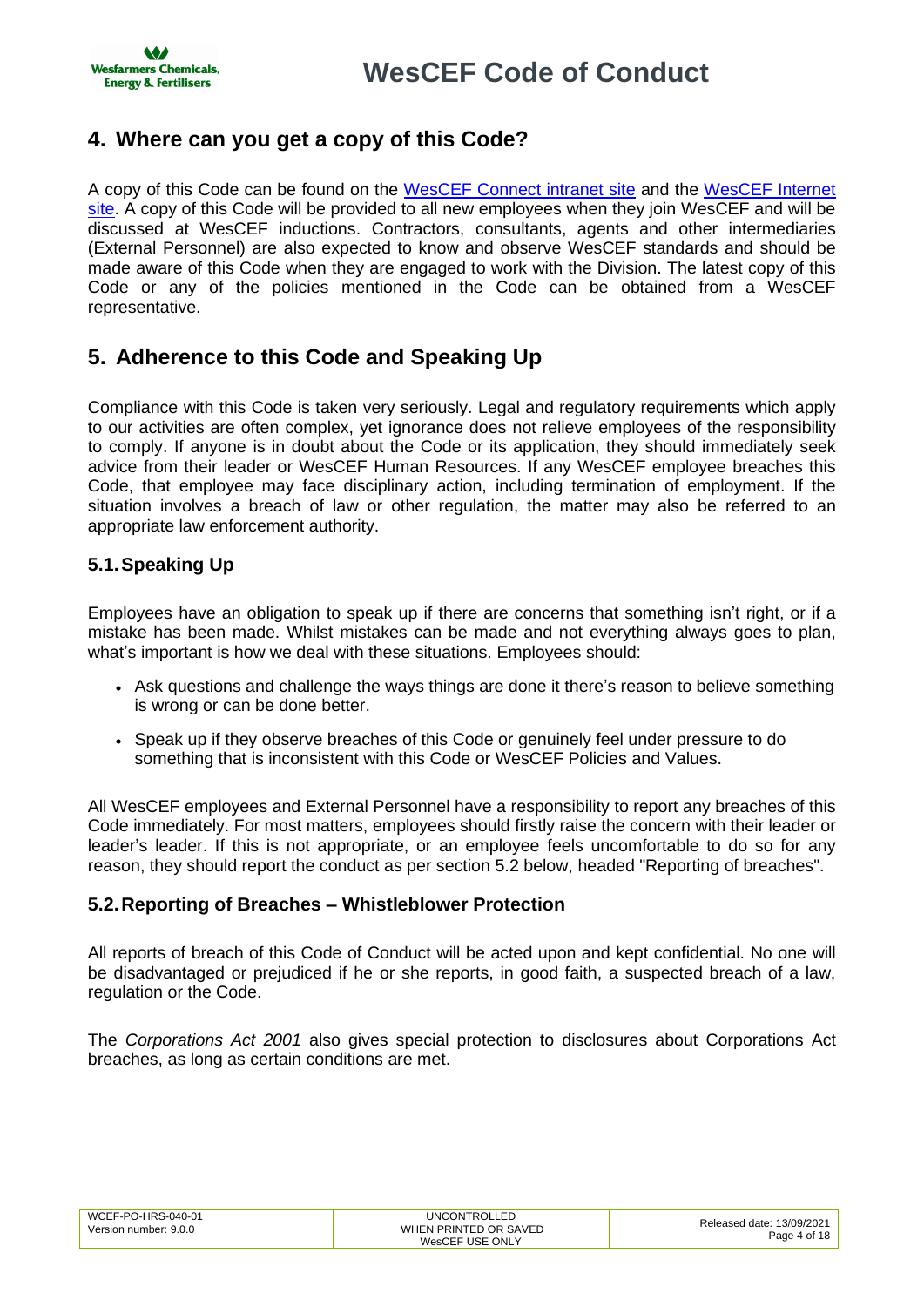

WesCEF has appointed Protected Disclosure Officers who are responsible for investigating reported breaches. The Protected Disclosure Officers are the people holding the following positions:

- WesCEF Chief Financial Officer (CFO); and
- WesCEF General Manager Human Resources and Corporate Affairs

Further details, including in relation to how to make a report, and procedures around investigation and reporting, are set out in the *WesCEF Whistleblower Policy* available on the WesCEF Connect intranet and [internet sites.](http://www.wescef.com.au/who-we-are/governance)

## <span id="page-4-0"></span>**6. WesCEF Objective, Strategies and Values**

Our objective is to develop a portfolio of successful and innovative industrial businesses that deliver satisfactory shareholder returns and continually strengthen our reputation for the management of health, safety and environment.

WesCEF aims to achieve this objective through the following strategies:

- Safe Person, Safe Process, Safe Place;
- Fostering a culture that recognises our diverse people and their focus on customers as central to our success;
- Evolving through innovation and investment; and
- Enhancing our reputation.

All WesCEF employees are expected, at all times, to act consistently with WesCEF values that guide the behaviour of all employees. These are:

- Integrity **A person demonstrating integrity is someone who acts with** honesty and truthfulness; who acts ethically in all dealings and respects others and the law; who treats people fairly and equally; without bias or prejudice.
- Collaboration **A** person who is part of the team seeks and shares ideas, knowledge and experience; works with others for better outcomes, is inclusive by accepting and valuing the diversity of people in the workplace; shares success with others.
- Customer Focus A person demonstrating customer focus is someone who is always seeking and implementing better ways to do things for the customer; treats customers with respect and provides solutions to their needs; improving or adding to our internal processes, systems, and products to enable us to offer more to the customer; achieves customer satisfaction by striving for customer excellence.
- Accountability A person demonstrating accountability is someone who takes the initiative to solve problems, who takes ownership, delivers and leads by example; who embraces change so the business can continue to provide a satisfactory return to shareholders, and always does things safely and in the right way.

| WCEF-PO-HRS-040-01<br>Version number: 9.0.0 | <b>UNCONTROLLED</b><br>WHEN PRINTED OR SAVED | Released date: 13/09/2021 |
|---------------------------------------------|----------------------------------------------|---------------------------|
|                                             | WesCEF USE ONLY                              | Page 5 of 18              |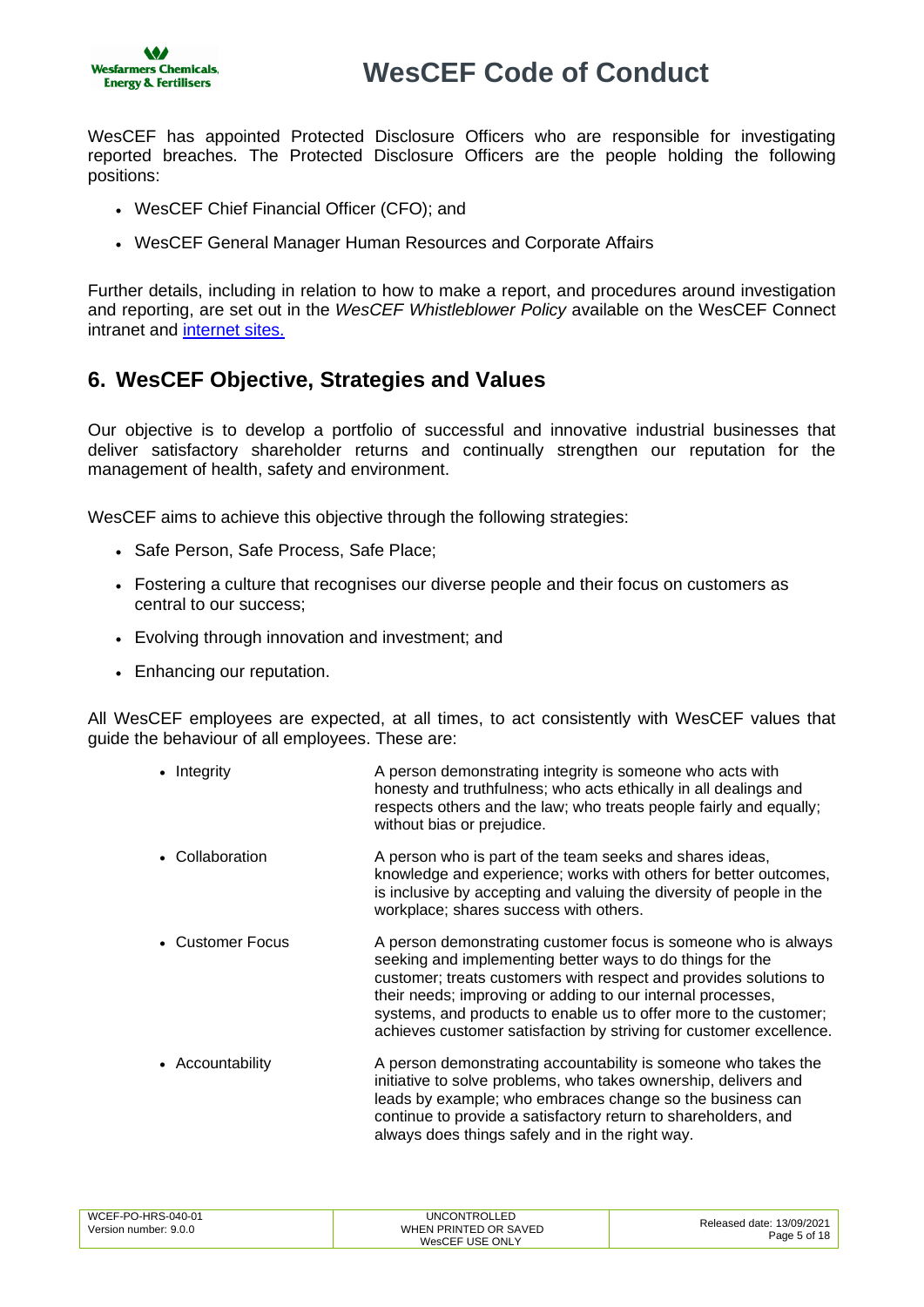

# <span id="page-5-0"></span>**7. Code of Conduct Principles**

All employees and External Personnel of WesCEF are expected at all times to act consistently with the principles of this Code. These principles align to the WesCEF values of integrity, collaboration, customer focus and accountability and are described in this Code under the following headings:

- 1. Honesty, integrity and fairness.
- 2. Responsibilities to shareholders and financial markets.
- 3. Compliance with laws, policies and procedures.
- 4. Confidential information, privacy and maintenance of business records.
- 5. Conflicts of interest.
- 6. Engaging external personnel.
- 7. Employment practices.
- 8. Use of WesCEF resources and information systems.
- 9. Environmental Sustainability.

## <span id="page-5-1"></span>**7.1.Honesty, Integrity and Fairness**

Honesty, integrity and fairness are integral to the way in which our businesses operate and should guide all decision making in order to maintain the trust of WesCEF customers, colleagues, community and shareholders.

Honesty and integrity also extends to reporting any suspicious or dishonest conduct.

At WesCEF, honesty, integrity and fairness are displayed by abiding by the following principles:

- Comply with and uphold all laws against bribery and related improper conduct in all jurisdictions where the Division operates.
- Do not use funds, property, information or information systems belonging to the Division for your personal benefit, or the benefit of unauthorised third parties.
- Accurately document all business dealings to reflect the true nature of the transaction. Expenditure must be reported accurately and in a timely manner.
- Do not offer, provide or accept gifts, gratuities or entertainment in circumstances which could be considered to give rise to undue influence. Gifts, gratuities or entertainment in excess of \$250 must be approved and recorded in accordance with the *Wesfarmers Anti-bribery Policy*.
- All discounts to customers and employees of the Division must be approved by a manager and be recorded on sales invoices, and may not be taken in the form of additional unrecorded goods, or goods of higher quality or value than those invoiced.
- Ensure that any engagement with public departments or other government officials on WesCEF's behalf is managed professionally and ethically.
- Do not make political donations at a business or divisional level (these must be authorised by the Wesfarmers Board).

| WCEF-PO-HRS-040-01    | <b>UNCONTROLLED</b>   | Released date: 13/09/2021 |
|-----------------------|-----------------------|---------------------------|
| Version number: 9.0.0 | WHEN PRINTED OR SAVED | Page 6 of 18              |
|                       | WesCEF USE ONLY       |                           |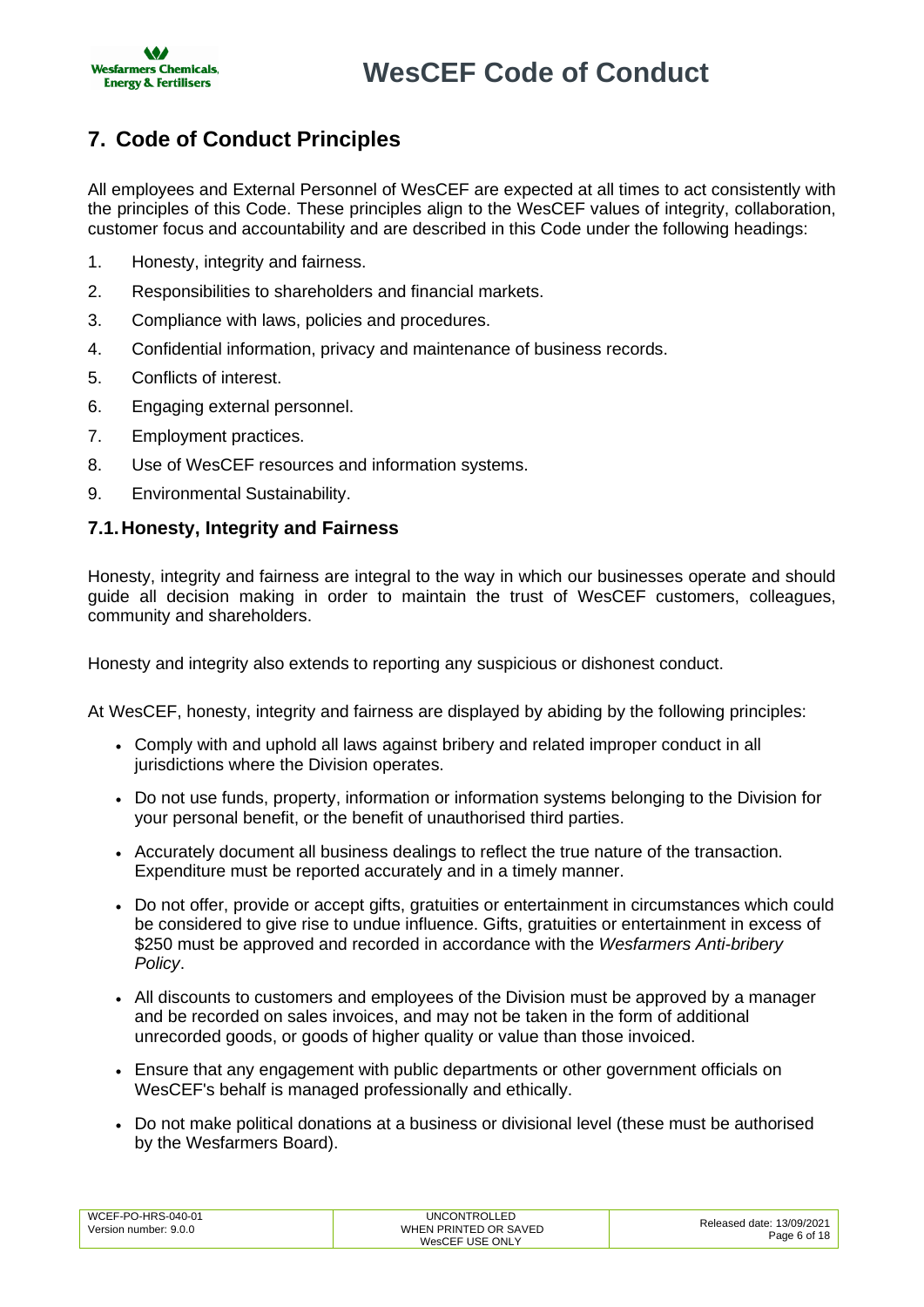

Wesfarmers shareholders, customers and the communities in which we operate expect WesCEF and those who work for and represent the Division to act in a professional manner.

## <span id="page-6-0"></span>**7.2.Responsibilities to Shareholders and Financial Markets**

As a division of Wesfarmers, an important part of achieving WesCEF's objective of developing a portfolio of successful and innovative industrial businesses that deliver satisfactory shareholder returns and continually strengthen our reputation for the management of health, safety and environment, is to ensure that WesCEF complies with the *Wesfarmers Market Disclosure Policy, Wesfarmers Share Trading Policy*, Australian Accounting Standards, the Corporations Act and ASX Listing Rules obligations. These policies are available on the Wesfarmers extranet site and the WesCEF Connect intranet site.

## **7.2.1 Continuous disclosure**

To enable Wesfarmers to comply with its disclosure obligations under the Corporations Act and ASX Listing Rules, a *Wesfarmers Market Disclosure Policy* has been developed to ensure that:

- Wesfarmers shareholders and the market are provided with full and timely information about Wesfarmers' activities;
- there is no selective or inadvertent disclosure of material price-sensitive information relating to Wesfarmers;
- stakeholders have equal access to information issued by Wesfarmers; and
- all disclosures are clear, concise and effective.

Persons identified as part of the Wesfarmers reporting system in the *Wesfarmers Market Disclosure Policy* are responsible for identifying and reporting potentially price sensitive issues in accordance with that Policy.

WesCEF employees must immediately report to their manager or the WesCEF Chief Executive Officer any price sensitive information relating to Wesfarmers, being information that may affect the price of Wesfarmers shares, or information material to the financial performance of the Group.

WesCEF employees must not make comments that may affect the price of Wesfarmers shares.

The *Wesfarmers Market Disclosure Policy* can be found on the Corporate Governance section of the Wesfarmers extranet site.

## **7.2.2 Insider Trading**

Insider trading is illegal and is prohibited at all times.

WesCEF employees must never trade (or communicate to others who might consider trading) in the securities of Wesfarmers, or companies engaged in transactions with the Wesfarmers Group, where in our position we have obtained information which is not public and could materially affect the price of those securities. Such trading, dealing or communicating to others who might trade is known as 'insider trading' and is prohibited under the Corporations Act. Penalties for contravening insider trading laws include criminal prosecution and civil liability, such as an obligation to pay compensation to anyone who suffered a loss as a result of the insider trading.

| WCEF-PO-HRS-040-01<br>Version number: 9.0.0 | <b>UNCONTROLLED</b><br>WHEN PRINTED OR SAVED | Released date: 13/09/2021 |
|---------------------------------------------|----------------------------------------------|---------------------------|
|                                             | WesCEF USE ONLY                              | Page 7 of 18              |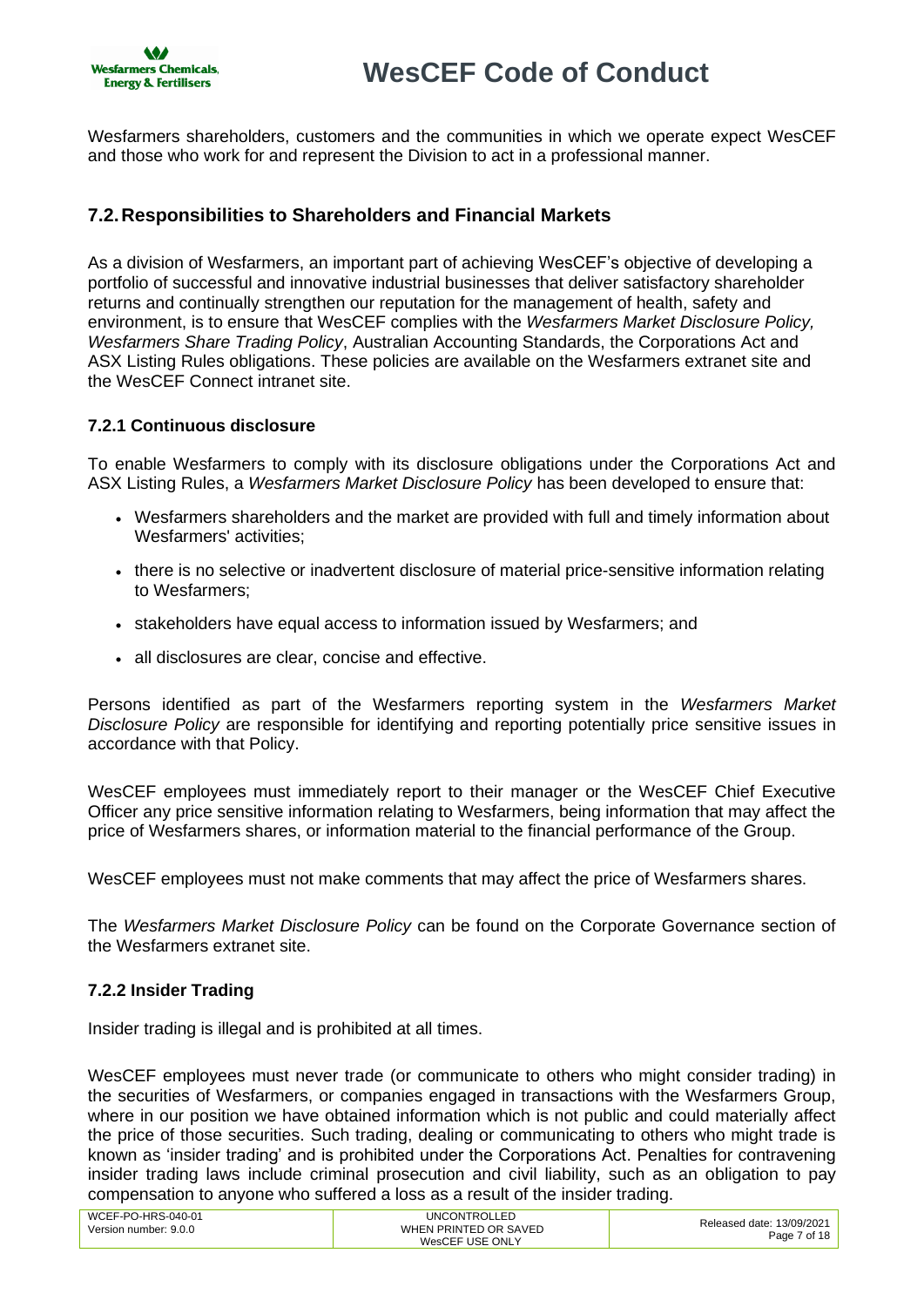

WesCEF employees cannot avoid the prohibition on insider trading by arranging for a family member or friend to deal in Wesfarmers securities. WesCEF employees or their associates must not give "tips" concerning price sensitive information to others, including customers.

Similar insider trading prohibitions apply in other jurisdictions where the Wesfarmers Group operates.

Those employees who hold securities under Wesfarmers employee share or long-term incentive plans must also be aware of and comply with the rules of those plans when undertaking transactions in Wesfarmers securities.

If you are in doubt about whether you are free to deal in Wesfarmers securities, you should seek the advice of the WesCEF Chief Executive Officer or the Wesfarmers Company Secretary before trading or dealing.

The *Wesfarmers Share Trading Policy* can be found in the Wesfarmers Group Policy Manual, which is available on the Wesfarmers extranet site and provided at training for managers that require knowledge of insider trading.

## **7.2.3 Financial Reporting**

Wesfarmers' accounting policies and procedures are governed by the Australian Accounting Standards. WesCEF must adhere to these standards and all other financial reporting requirements.

All employees engaged in WesCEF's financial reporting processes are required to exercise diligence and good faith in the preparation of financial information, ensuring that this information is accurate and timely, and that it presents a true and fair view of the performance and position of the Division.

## <span id="page-7-0"></span>**7.3.Compliance with Laws, Policies and Procedures**

WesCEF is committed to operating in a manner consistent with the laws of the jurisdictions in which its businesses operate.

Each divisional business and all WesCEF employees and External Personnel (as defined in Section 2) must take their legal responsibilities very seriously and must be familiar and comply with the applicable:

- laws and regulations of the work locations; and
- policies and procedures of WesCEF.

#### **7.3.1 Competition and Consumer Laws**

As a division of Wesfarmers, WesCEF is committed to compliance with the *Competition and Consumer Act 2010* (CCA) in Australia, and equivalent legislation in other jurisdictions in which the Division operates.

| WCEF-PO-HRS-040-01<br>Version number: 9.0.0 | UNCONTROLLED<br>WHEN PRINTED OR SAVED | Released date: 13/09/2021 |
|---------------------------------------------|---------------------------------------|---------------------------|
|                                             | WesCEF USE ONLY                       | Page 8 of 18              |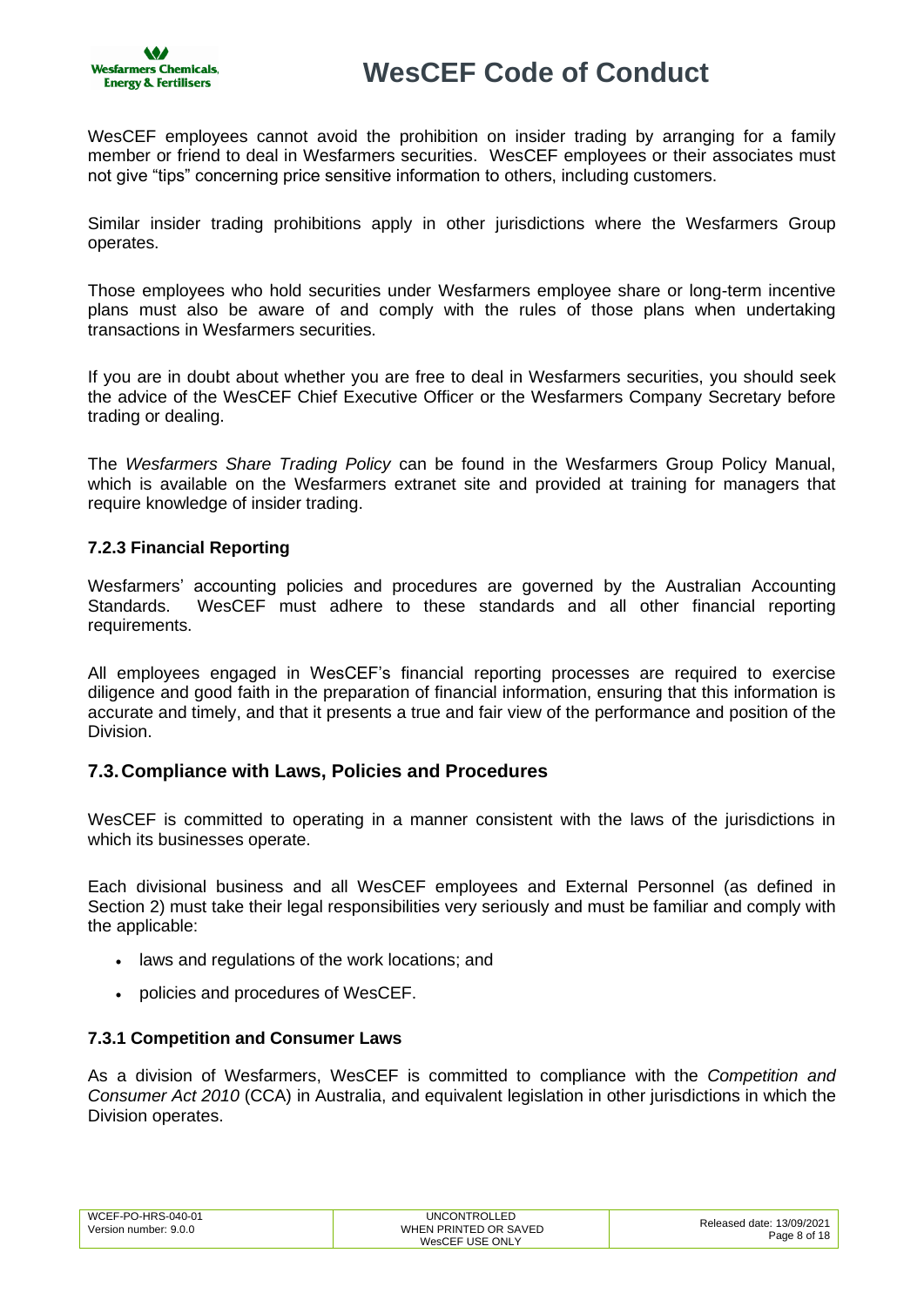**AG Wesfarmers Chemicals, Energy & Fertilisers** 

The CCA has two main purposes:

- to promote and maintain fair and open competition in the marketplace; and
- to protect the position of consumers by requiring accurate information in the marketplace and fairness in business dealings where there is an inequality in bargaining power.

WesCEF respects consumers by providing accurate information, acting in a fair manner in all business dealings and trading independently of competitors. All WesCEF employees have an obligation to actively promote compliance with the CCA (and equivalent legislation in other jurisdictions, where applicable). Employees in management or marketing roles, and those who have responsibility for deciding how to deal with suppliers, customers or competitors are required to undertake regular training.

Any breach of the law can have serious consequences for WesCEF, Wesfarmers and for the individuals involved. If anyone identifies anything inconsistent between the laws and regulations applying where they work, and WesCEF and Wesfarmers policies and procedures, then they should meet whichever sets the higher standard of behaviour. If anyone is unsure whether a particular law, policy or procedure may apply, they should raise the matter with their leader.

All WesCEF employees are required to comply with the WesCEF Competition and Consumer Act Compliance Policy and managers receive training regularly via Wesfarmers.

### **7.3.2 Anti-bribery and corruption**

As a division of Wesfarmers, WesCEF is required to comply with the *Wesfarmers Anti-bribery Policy* that strictly prohibits its personnel from engaging in activities that constitute bribery, facilitation payments, secret commissions or money laundering. WesCEF is committed to adopting effective systems to counter bribery and related improper conduct and to monitoring and enforcing these systems.

WesCEF employees must comply with and uphold all laws against bribery and related conduct in all the jurisdictions where the Division operates. The requirements about how WesCEF employees and third parties (agents, contractors, intermediaries or business partners) acting on behalf of, or performing services for, the Division (Third Parties), must behave are set out in the *Wesfarmers Anti-bribery Policy* which is available on the WesCEF Connect intranet and internet sites.

The *Wesfarmers Anti-bribery Policy* requires, among other things, that:

- employees must not offer or accept cash or other incentives, inducements or rewards in any form. This restriction also applies to Third Parties. In particular, payments to win business or to influence a business decision in WesCEF's favour (such as bribes, 'kick-backs' and similar payments) are strictly prohibited;
- all gifts offered to or received by WesCEF personnel of value greater than \$250 must be declared and logged with the Chief Financial Officer. Gifts of significantly higher value shall be declined (refer section 7.3.4 Gifts).

| WCEF-PO-HRS-040-01    | UNCONTROLLED          | Released date: 13/09/2021 |
|-----------------------|-----------------------|---------------------------|
| Version number: 9.0.0 | WHEN PRINTED OR SAVED | Page 9 of 18              |
|                       | WesCEF USE ONLY       |                           |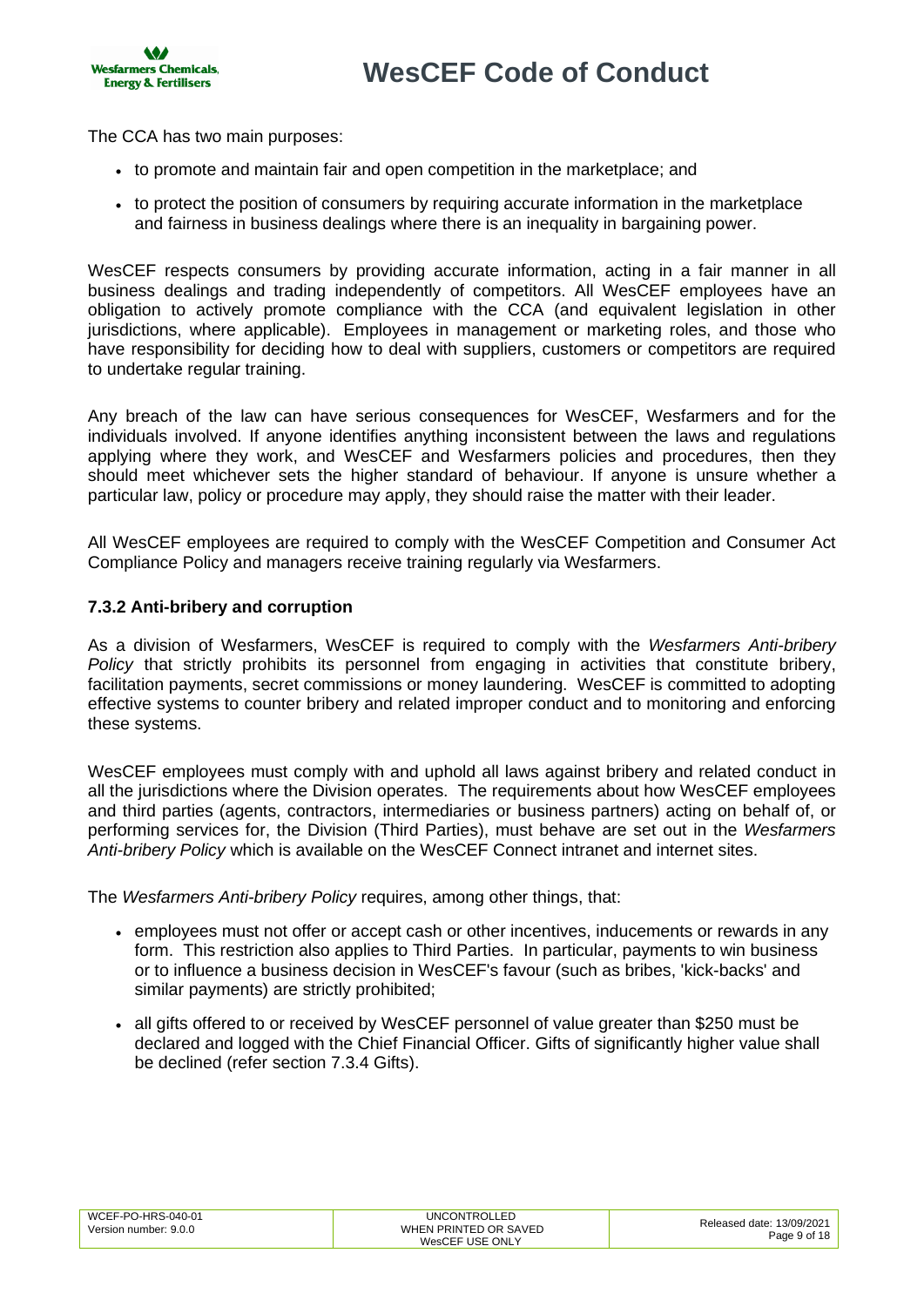

- all business dealings must be accurately documented to reflect the true nature of the transaction; and
- employees must take all practical steps to ensure that Third Parties do not engage in conduct that would contravene the Wesfarmers Anti-bribery Policy, this Code or any laws. This includes, where required by the Wesfarmers Anti-bribery Policy, conducting of due diligence and completion of a due diligence report, agreement of standard contractual terms on anti-bribery, and ongoing oversight of the work of these Third Parties. Where it is deemed appropriate to complete a due diligence report, a copy of this report most be provided to the WesCEF CFO to enable central storage of these reports.

The payment or facilitation of bribes and other improper payments or benefits is not only a contravention of the *Wesfarmers Anti-bribery Policy* and this Code; it is also prohibited by antibribery laws that have application in Australia and in other countries including the United States, the United Kingdom and China. A breach of the *Wesfarmers Anti-bribery Policy* will be regarded as serious misconduct leading to disciplinary action which may include termination of employment. A breach may also be reported to appropriate external law enforcement or regulatory bodies if deemed appropriate and could also expose an individual to criminal and civil liability that could result in imprisonment or the imposition of a significant financial penalty.

The WesCEF CFO is the designated executive responsible for monitoring and applying the *Wesfarmers Anti-bribery Policy* and the Wesfarmers anti-bribery and anti-corruption program for the purposes of the WesCEF division. All WesCEF personnel should be vigilant and report any breaches or suspicious activity to the WesCEF CFO or to the Wesfarmers Company Secretary.

Anyone who has any concerns which they wish to raise under the *Wesfarmers Anti-Bribery Policy* should approach the WesCEF Chief Executive Officer, WesCEF CFO or the Wesfarmers Company Secretary.

WesCEF's prohibition on bribery must be communicated to Third Parties at the outset of WesCEF's business relationship with them, and as appropriate during the course of their work for the Division.

## **7.3.3 Fraud Risk Management**

WesCEF maintains zero tolerance towards fraud and corruption. Fraudulent or corrupt activity of any kind, including for the benefit of WesCEF is expressly forbidden. WesCEF is determined to ensure that fraud against the company and corruption within it, is minimised and that where it does occur, the fraud or corruption is rapidly detected, effectively investigated and appropriately dealt with, including prosecution where appropriate. WesCEF aims to minimise its losses and recover costs and goods where possible.

All employees and External Personnel have a responsibility to be aware of fraud risks relevant to their roles and responsibilities. The *WesCEF Fraud Risk Management Policy*, which is available on the WesCEF Connect intranet site, outlines the strategies and procedures in place to prevent, detect and investigate fraud and corruption within the division.

## **7.3.4 Gifts, Gratuities and Entertainment**

WesCEF recognises that accepting or offering gifts, gratuities and entertainment of moderate value is in accordance with usual business practice. WesCEF, however, prohibits the offering or

| WCEF-PO-HRS-040-01    | <b>UNCONTROLLED</b>   | Released date: 13/09/2021 |
|-----------------------|-----------------------|---------------------------|
| Version number: 9.0.0 | WHEN PRINTED OR SAVED | Page 10 of 18             |
|                       | WesCEF USE ONLY       |                           |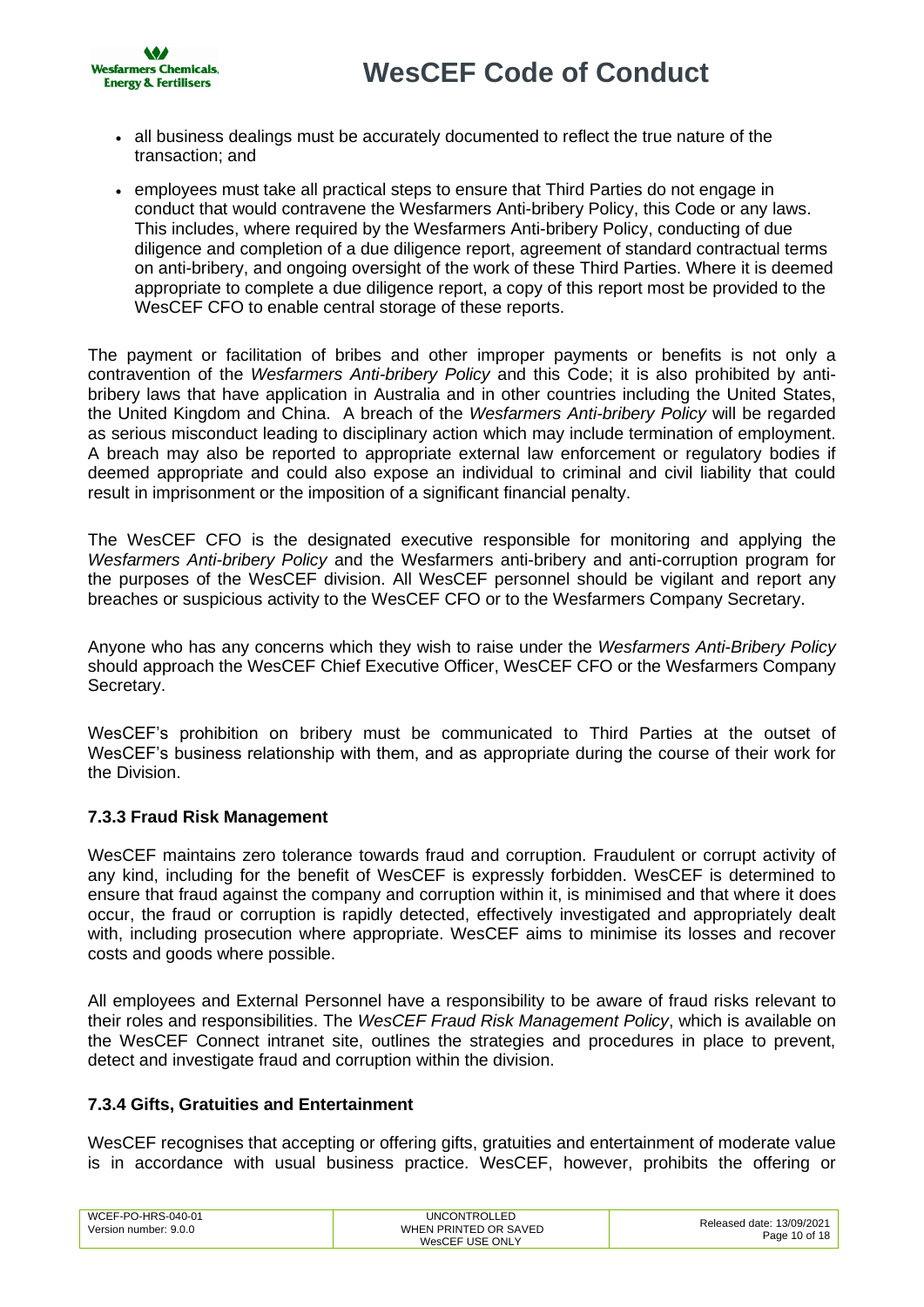

acceptance of gifts, gratuities and entertainment in circumstances which could be considered to give rise to undue influence.

Gifts, gratuities or entertainment may be accepted (or offered) only if they are of an incidental nature and should not exceed A\$250 (per employee including spouse or acquaintance as appropriate). Gifts, gratuities or entertainment in excess of this figure must be approved by the line manager of the employee offering or being offered the gift, gratuity or entertainment. If not approved, it must be returned (or not offered) without delay, with an explanation of the WesCEF policy on these matters. All items that are accepted or offered by WesCEF personnel that exceed \$250 should be recorded within the Divisional Gift Register that is administered by the WesCEF CFO.

Entertainment of customers and suppliers provided (or received) should not extend beyond a level reasonably required to maintain a professional business relationship. Travel and accommodation offered by a supplier may not be accepted unless it is unconditional and has been approved by the employee's line manager.

### **7.3.5 Relationship with politicians and government officers**

All dealings between WesCEF employees or External Personnel and politicians and government officers which relate to the Division and its business activities must be conducted ethically and with the utmost professionalism, to avoid any perception of attempts to gain advantage.

It is WesCEF policy that gifts, gratuities and entertainment must not be offered to, or accepted from, public or government officials or their associates (including politicians or political parties), without the prior approval of the WesCEF CFO. Political donations may not be made.

## <span id="page-10-0"></span>**7.4.Confidential Information, Privacy, and Maintenance of Business Records**

Employees and External Personnel of WesCEF that are privy to, party to or have knowledge of confidential information concerning WesCEF, which may include technical, strategic or financial information, commercial arrangements or intellectual property, must not disclose such information or misuse such information to obtain a personal benefit or a benefit for another person. WesCEF employees and External Personnel must:

- use confidential information solely for purposes of their duties as employees of the Division;
- preserve the confidentiality of confidential information, and ensure that it is not disclosed, except on a need-to-know and confidential basis, to other employees of the Division, or other authorised recipients on a confidential basis; and
- not use or modify any confidential information for their own or a third party's interest or benefit.

Compliance with these obligations with respect to confidentiality and privacy, whether it be with respect to personal information, information about suppliers or confidential information concerning WesCEF, is required to be maintained by all WesCEF employees and External Personnel after they have left the employ of the Division or the employ of the Wesfarmers Group.

WesCEF is committed to maintaining the confidentiality and security of information our employees and External Personnel become aware of in our dealings with customers, suppliers and other third parties.

| WCEF-PO-HRS-040-01<br>Version number: 9.0.0 | <b>UNCONTROLLED</b><br>WHEN PRINTED OR SAVED | Released date: 13/09/2021 |
|---------------------------------------------|----------------------------------------------|---------------------------|
|                                             | WesCEF USE ONLY                              | Page 11 of 18             |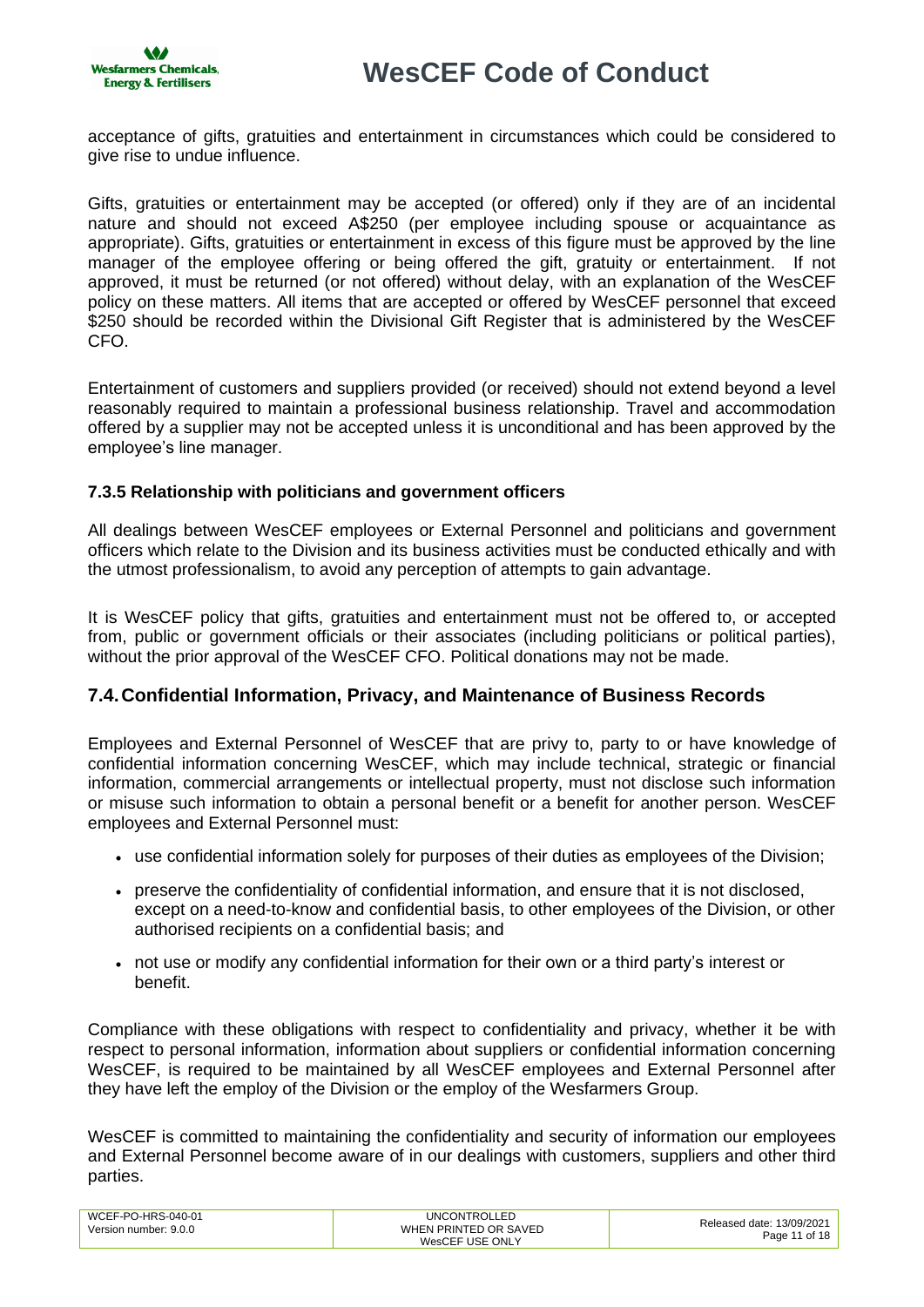All WesCEF employees and External Personnel must ensure that information received in the course of their work remains secure. This includes not sharing private or confidential information with other employees, unless they need it to perform their work at WesCEF. Confidential information should not be shared with those outside the Division, unless authorised or required by law.

WesCEF is committed to complying with government legislation governing privacy of personal information obtained by its businesses, and protecting and safeguarding the privacy of people who deal with the Division. All personal information that is collected must strictly be used, stored, handled and updated in line with the *Privacy Act 1988* and business unit Privacy Policies or Privacy Statements, which are available on the business unit internet sites.

We must ensure that we accurately and rigorously maintain all records relating to WesCEF's business and its operations in accordance with the *Wesfarmers Document Retention and Storage Policy* which is available on the WesCEF Connect intranet site and the [Wesfarmers extranet site.](https://wese.wesfarmers.com.au/wes/resource_centre/group_policy_manual.jsp)

## <span id="page-11-0"></span>**7.5.Conflicts of Interest**

The personal interests of WesCEF employees and External Personnel should not conflict with any duties or obligations to WesCEF. This also extends to interests which a reasonable person would perceive as involving a conflict.

A conflict of interest may arise if a WesCEF employee or External Personnel has a direct or indirect (through a family member, friend or associate) financial interest in a business that has commercial arrangements with WesCEF.

A conflict of interest may arise where you are in a personal relationship with:

- a direct report or other employee where your relationship could create a conflict or perceived conflict with your employment duties; or
- a customer or supplier that may prejudice or influence your business relationships or compromise or prevent your business securing the most commercially favourable terms for purchase or supply of goods or services.

At WesCEF, employees should manage conflicts of interest by:

- disclosing any actual or perceived conflicts of interest to the WesCEF CFO, General Manager Human Resources and Corporate Affairs or Chief Executive Officer;
- seeking approval from either the WesCEF CFO, General Manager Human Resources and Corporate Affairs or Chief Executive Officer before accepting any outside business interests, including non-WesCEF work, business ventures, directorships (other than to a board of a non-trading family company), partnerships or other interests which have the potential to create a conflict of interest; and
- keeping a professional and ethical relationship when dealing with customers and suppliers.

| WCEF-PO-HRS-040-01    | <b>UNCONTROLLED</b>   | Released date: 13/09/2021 |
|-----------------------|-----------------------|---------------------------|
| Version number: 9.0.0 | WHEN PRINTED OR SAVED | Page 12 of 18             |
|                       | WesCEF USE ONLY       |                           |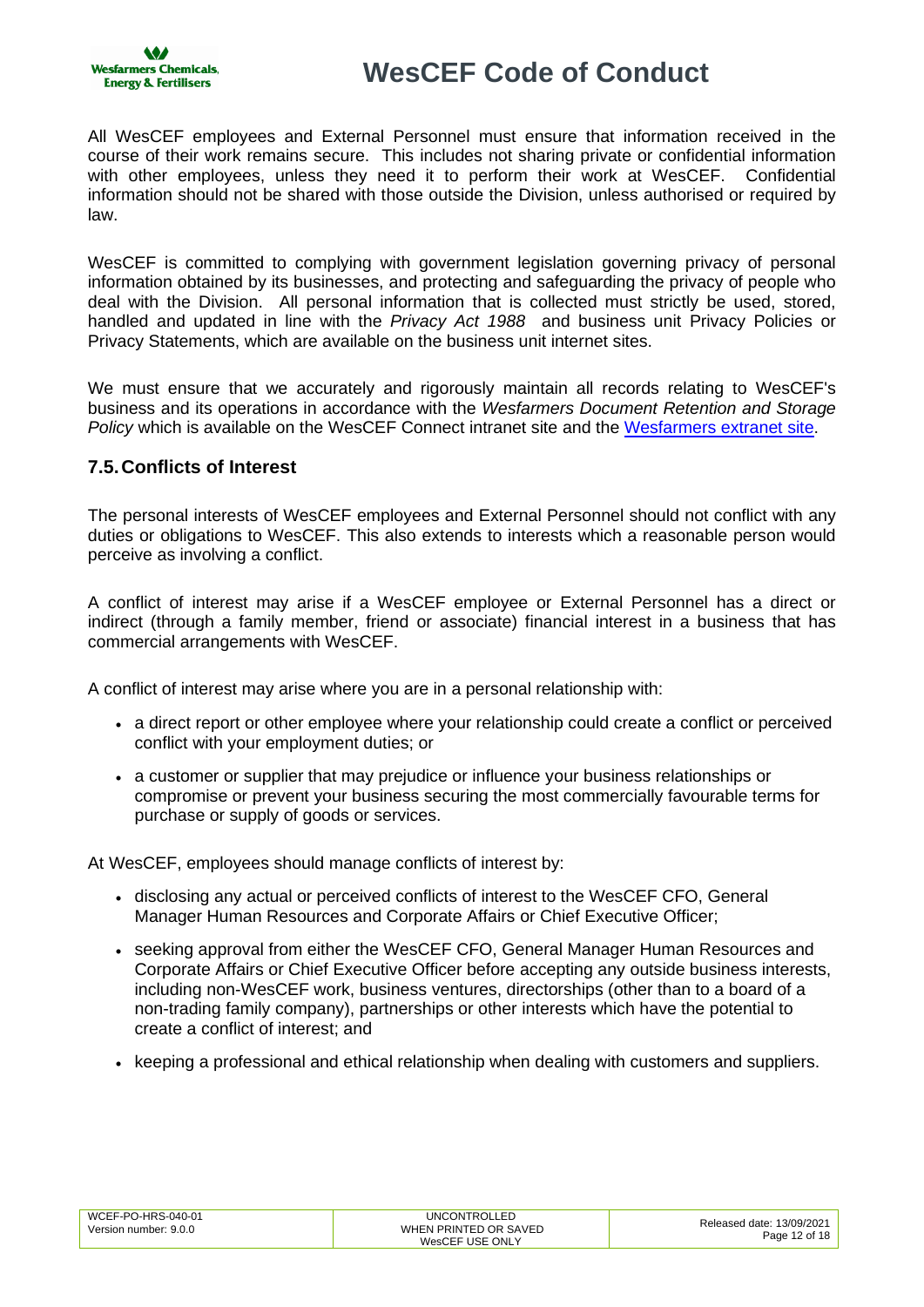

## <span id="page-12-0"></span>**7.6.Engaging External Personnel**

From time to time WesCEF engages agents, contractors, consultants and other intermediaries (External Personnel), including outside Australia. It is our policy to deal fairly and honestly with all External Personnel and ensure that all relationships with External Personnel are based on price, quality, service and reputation.

WesCEF employees who deal with, or are in a business relationship with External Personnel, are prohibited from accepting or soliciting any personal benefit that might compromise, or appear to compromise, an objective assessment of the products or services to be provided by External Personnel.

WesCEF is committed to the safe and ethical manufacture and supply of goods and services, and reserves the right not to do business with External Personnel who do not share and demonstrate this commitment.

The approval of a manager or senior executive must be obtained before the engagement of External Personnel, following satisfaction of the following criteria:

- a thorough examination of the qualifications and reputation of the External Personnel has been conducted and, where required by the Wesfarmers Anti-bribery Policy, a due diligence report has been completed;
- where appropriate, WesCEF or Wesfarmers' internal (and where applicable, external) legal advisers have signed off on terms governing the proposed relationship with the External Personnel. Where required by the Wesfarmers Anti-bribery Policy, these should include standard contractual terms on anti-bribery;
- the proposed fee or remuneration arrangements with the External Personnel are on an arm's length basis and reasonable for the services to be provided. Incentive based payments in connection with the securing of business arrangements or transactions for WesCEF must be authorised by the WesCEF CFO, who is the designated executive responsible for applying the Wesfarmers Anti-Bribery Policy;
- a system of performance review against agreed standards (covering business conduct and commercial performance) has been established;
- termination procedures are in place in the event of improper or ineffective performance or conduct by External Personnel; and
- External Personnel have been made aware of, and accept, the principles outlined in this Code.

Improper conduct by External Personnel can expose WesCEF to legal liability or reputational damage. WesCEF employees who expressly or impliedly authorise or permit improper conduct by External Personnel may be exposed to personal criminal or civil liability.

| WCEF-PO-HRS-040-01<br>Version number: 9.0.0 | UNCONTROLLED<br>WHEN PRINTED OR SAVED<br>WesCEF USE ONLY | Released date: 13/09/2021<br>Page 13 of 18 |
|---------------------------------------------|----------------------------------------------------------|--------------------------------------------|
|---------------------------------------------|----------------------------------------------------------|--------------------------------------------|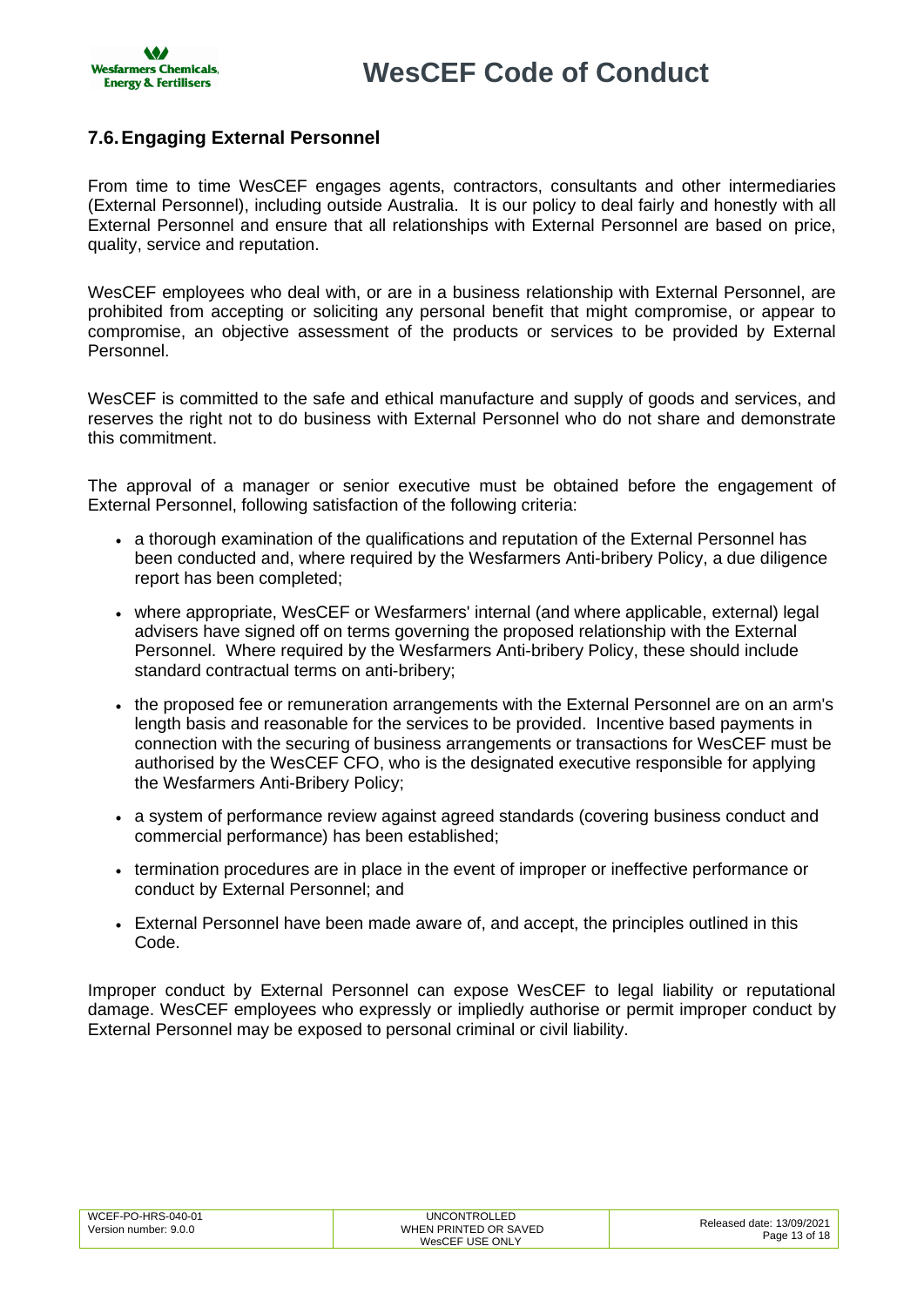

## <span id="page-13-0"></span>**7.7.Employment practices**

WesCEF has a wide range of human resources policies covering topics such as equal employment opportunity, diversity, discrimination, harassment and bullying, grievance resolution, travel, and education assistance. Full details of these policies are available on the [WesCEF Connect](https://wesfarmerswescef.sharepoint.com/sites/connect/SitePages/PoliciesAndForms.aspx) intranet [site](https://wesfarmerswescef.sharepoint.com/sites/connect/SitePages/PoliciesAndForms.aspx) or can be obtained from a WesCEF representative and all WesCEF employees and External Personnel are expected to know and observe these policies.

## **7.7.1 Creating a safe and diverse working environment**

The provision of a safe working environment is a non-negotiable priority.

WesCEF recognises the importance of diversity which brings a broad mix of thoughts, skills, ideas and talent to the Division. WesCEF is committed to creating a workforce that is diverse and a workplace that is inclusive where employees are treated with fairness, equity and respect. All WesCEF employees are expected to:

- Take personal responsibility for their conduct in the workplace.
- Encourage and recognise the value of diverse thinking.
- Recognise and respect the social and cultural backgrounds of others.

Further information about diversity can be found in the *WesCEF Diversity and Equal Employment Opportunity Policy.*

As set out in the *WesCEF Discrimination, Harassment and Bullying Policy*, WesCEF does not tolerate bullying, harassment, unlawful discrimination or other unacceptable conduct. All employees expect to work in a safe environment that promotes wellbeing. WesCEF employees can create and contribute to a safe, inclusive and supportive environment whereby diversity is embraced, as follows:

- Taking responsibility for a safe working environment by reporting any health or safety issues immediately.
- Ensuring all employees are aware of and abide by WesCEF's health, safety and environment policies.
- Offering and extending support to and working collaboratively and respectfully with other WesCEF employees to create an inclusive and engaging culture.
- Ensuring conduct is free from harassment, bullying and discrimination against other WesCEF employees, and self-monitoring personal conduct which may not be acceptable or deemed appropriate by others.
- Making employment decisions based on merit and performance.

WesCEF recognises that employees may experience grievances in the workplace which need to be addressed and resolved, sometimes with the assistance of others. The *WesCEF Grievance Resolution Policy* and *Grievance Resolution Procedure* outlines further information on resolving issues.

| WCEF-PO-HRS-040-01<br>Version number: 9.0.0 | <b>UNCONTROLLED</b><br>WHEN PRINTED OR SAVED | Released date: 13/09/2021 |
|---------------------------------------------|----------------------------------------------|---------------------------|
|                                             | WesCEF USE ONLY                              | Page 14 of 18             |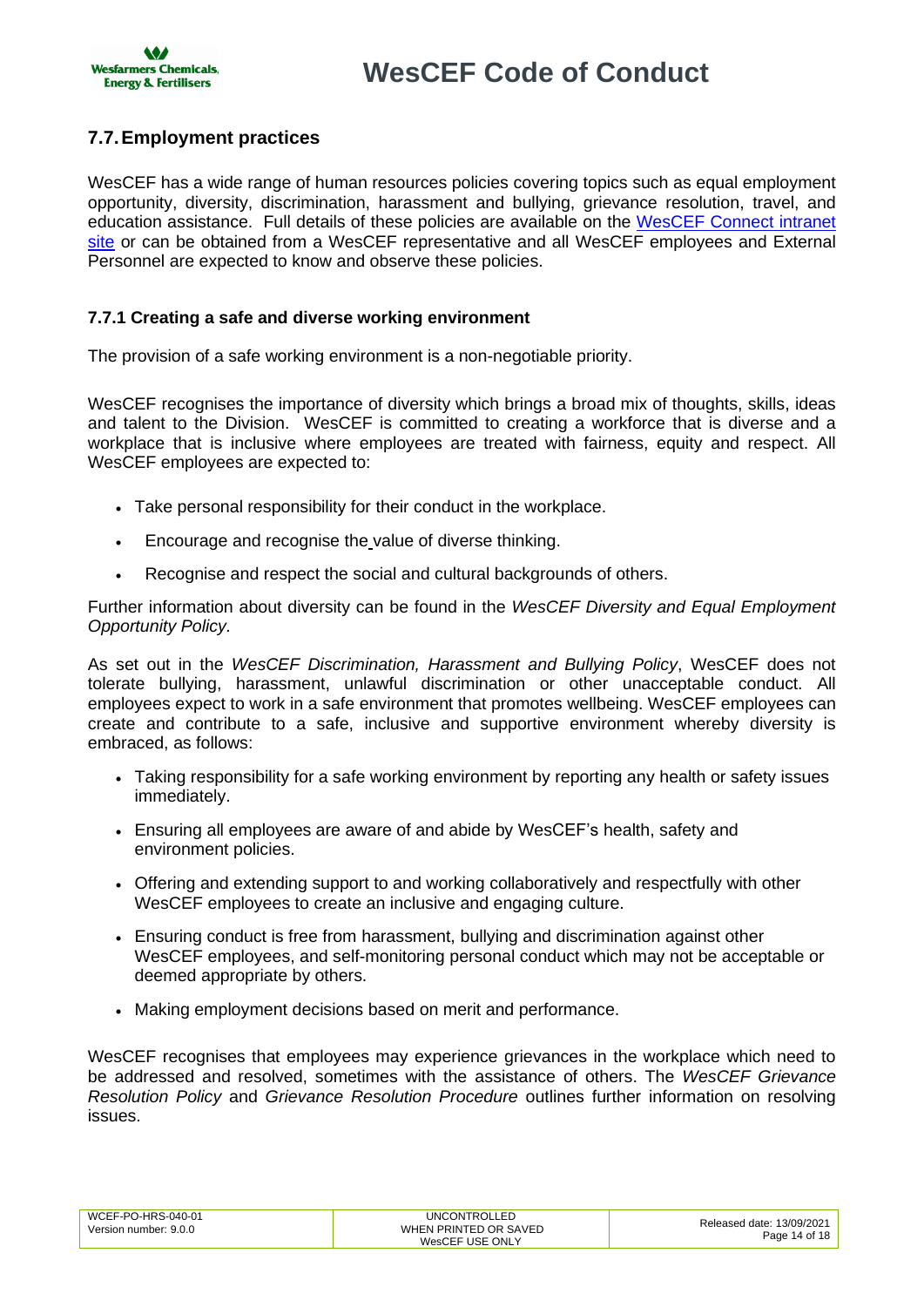

## **7.7.2 Drug, alcohol and tobacco policy**

## Alcohol is prohibited at all WesCEF sites

WesCEF has a zero tolerance policy towards alcohol at any WesCEF site, including offices, trucks, company cars, distribution locations and manufacturing plants. Safety at all WesCEF sites is paramount. It will constitute serious misconduct if any employee is found to be in possession of alcohol for consumption or under the influence of alcohol at any WesCEF site. When an employee or External Personnel are attending activities outside of the workplace or working hours such as functions, meetings, conferences or forums, alcohol that is provided is to be served and consumed in a responsible manner.

### Illegal Drugs

WesCEF has a zero tolerance policy towards both illegal drug possession at work and being unfit for work due to illegal drug use. It will constitute serious misconduct and provide grounds for immediate summary dismissal if any employee is found to be in possession of illegal drugs or to be under the influence of illegal drugs during working hours, on any WesCEF site, including offices, trucks, company cars, distribution locations and manufacturing plants, on WesCEF business or attending any work function or activity, this will include times when an employee or External Personnel are outside of the workplace or working hours such as functions, meetings, conferences or forums.

#### Misuse of Prescription Drugs

The misuse of prescription drugs at work, at any WesCEF site, including offices, trucks, company cars, distribution locations and manufacturing plants, when conducting WesCEF business or attending WesCEF sponsored activities, is strictly prohibited. It will constitute serious misconduct and provide grounds for immediate summary dismissal if any employee is found to have misused prescription drugs, or to be under the influence of prescription drugs as a result of misuse, during working hours, at any WesCEF site, on WesCEF business or attending any work function or activity, this will include times when an employee or External Personnel are outside of the workplace or working hours such as functions, meetings, conferences or forums.

Prescription medication being appropriately taken that may still affect working ability or safety must be communicated to the supervisor of an employee or External Personnel taking prescription medicine. It is the employee's or External Personnel's responsibility to inform their leader.

WesCEF employees and external personnel are expected to comply with the requirements of the *WesCEF Fitness for Work Policy* at all times.

#### Tobacco use

WesCEF promotes a smoke-free environment. Smoking during work hours outside of authorised breaks is not permitted.

At all WesCEF sites, specific and signed locations are designated for smoking. This is for the safety of non-smokers and also for operational safety reasons. Smoking is not permitted at any other location.

| WCEF-PO-HRS-040-01<br>Version number: 9.0.0 | <b>UNCONTROLLED</b><br>WHEN PRINTED OR SAVED | Released date: 13/09/2021 |
|---------------------------------------------|----------------------------------------------|---------------------------|
|                                             | WesCEF USE ONLY                              | Page 15 of 18             |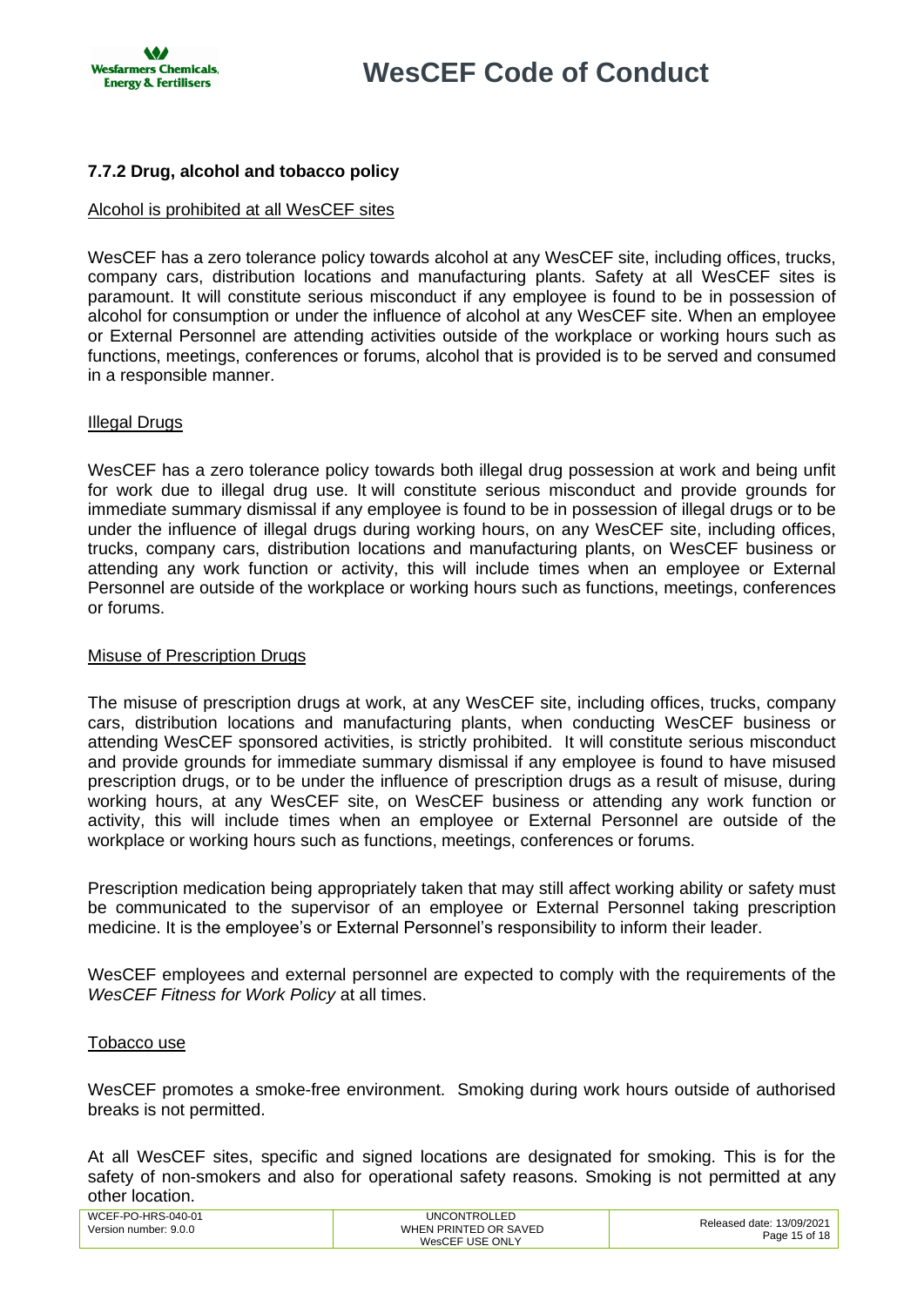#### **7.7.3 Making public statements about the Division**

Employees are expected to comply with all sections of this Code, and should bear in mind that any comment made about matters pertaining to the Wesfarmers Group, WesCEF, or its businesses, have the potential to become public knowledge or be deemed a public statement.

#### Media comment

No WesCEF employee is permitted to comment to the media, or in any social media forum (including but not limited to networking sites, wikis, blogs or microblogs or discussion boards) about matters pertaining to or on behalf of the Division or its businesses, unless duly authorised to do so.

All media contact must be referred to the WesCEF Corporate Affairs Manager or, where they are unavailable, the relevant business unit General Manager or Chief Executive Officer.

If an employee is concerned about an online discussion or disclosure of information through any social media relating to the division or it businesses, they are strongly encouraged to advise the WesCEF Corporate Affairs Manager or relevant Communications team member as soon as practical.

Further information about media communications can be found in the *WesCEF Media Policy and Social Media Policy* available on the WesCEF Connect intranet or can be obtained from a WesCEF representative.

#### Public forums

WesCEF employees should seek the approval of their General Manager before accepting invitations to present or make comment at any public forum, conference, seminar or similar events as a representative of WesCEF. This may include but is not limited to industry conferences, community forums or public presentations.

If presenting or commenting about matters pertaining to the Division or its businesses, WesCEF employees should stick to factual, explanatory comment related to the topic, and avoid discussing business performance, sensitive issues, or speculation about decisions or future directions.

Sensitive issues can include, but are not limited to, acquisitions or divestments, closure of branches, outcomes from legal proceedings, trading conditions, safety and environment, or any matter that may come within the continuous disclosure requirements.

#### **Testimonial**

Testimonial requests from suppliers to endorse products or services provided to the Division or its businesses require the approval of General Managers.

## <span id="page-15-0"></span>**8. Use of WesCEF Resources and Information Systems**

All WesCEF employees and External Personnel are required to use property, funds, facilities and services belonging to the Division for authorised purposes and not for personal benefit, or the

| WCEF-PO-HRS-040-01<br>Version number: 9.0.0 | <b>UNCONTROLLED</b><br>WHEN PRINTED OR SAVED | Released date: 13/09/2021 |
|---------------------------------------------|----------------------------------------------|---------------------------|
|                                             | WesCEF USE ONLY                              | Page 16 of 18             |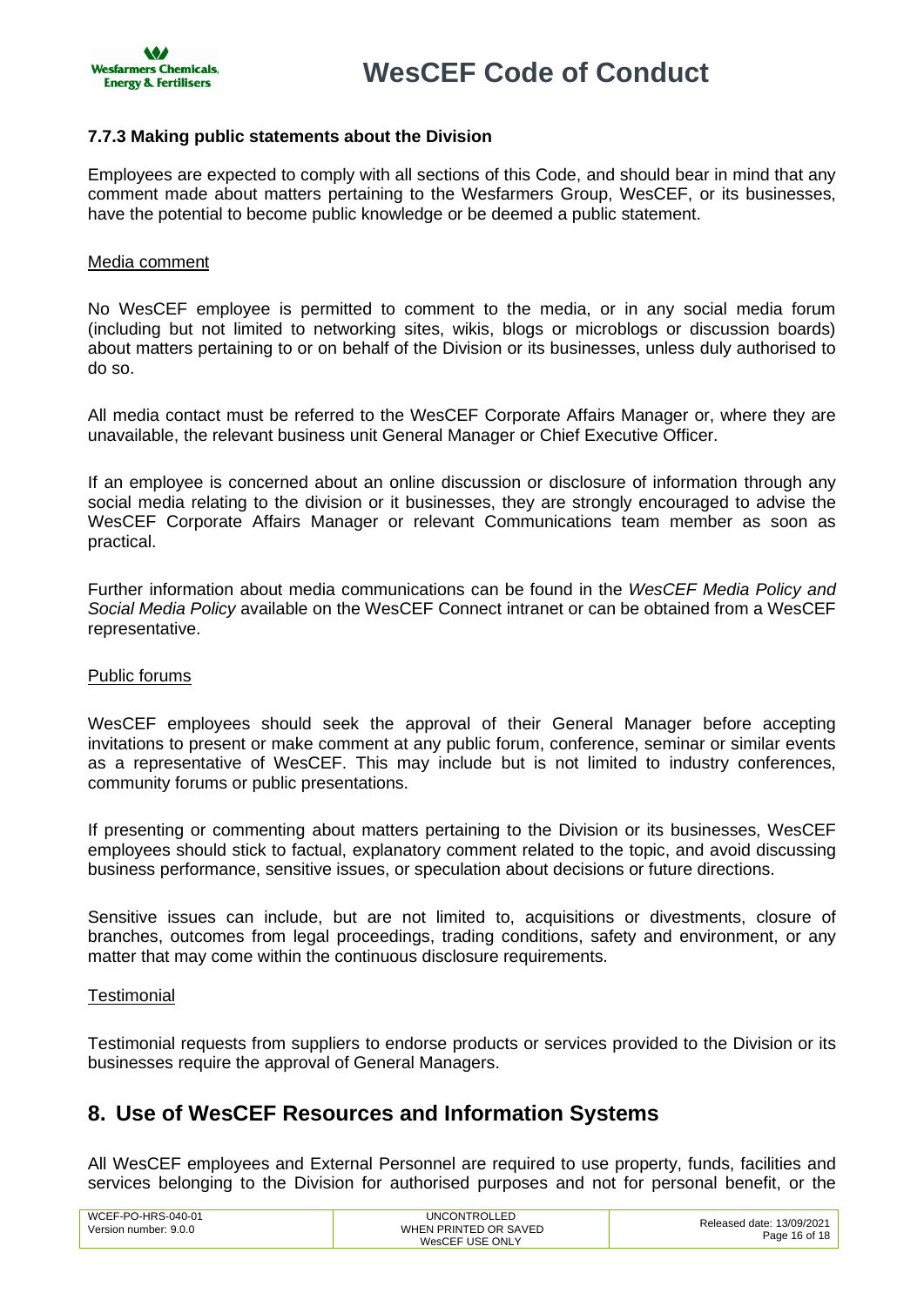

benefit of unauthorised third parties. WesCEF regards the unauthorised removal of equipment, supplies and other resources belonging to WesCEF as theft.

#### Information Systems

Email, the internet, facsimile, telephones and other Division information systems, like all other Divisional assets, must be used appropriately. Occasional personal use of WesCEF's information systems is permitted by WesCEF employees, provided that it does not interfere with the performance of work during working hours. WesCEF employees are not permitted to use WesCEF's information systems:

- for personal gain;
- to release or distribute confidential information in an unauthorised manner; or
- to store, display or transmit illegal, objectionable or offensive material. Equal opportunity and harassment policies and guidelines extend to the use of all information systems, including email and the internet.

Appropriate authorisation must be obtained before linking any personal devices to WesCEF information systems and relevant policies must be abided by in using those devices.

All forms of electronic communication should be treated with at least the same respect as printed communication.

WesCEF employees and representatives are expected to comply with the requirements of this Code at all times when using social networking sites or other non-work related sites and must comply with the *WesCEF Electronic Usage Policy*, which is available on the WesCEF Connect intranet site or can be obtained from a WesCEF representative.

#### Expenses

Only approved work related expenses should be claimed from WesCEF. Claiming or attempting to hide personal expenses among work-related expenses, even if the individual amounts are small, is a serious issue and a breach of trust that could impact an employee's future employment. If it involves a breach of law, it may also be referred to the appropriate regulatory body.

#### Intellectual Property

Unless otherwise agreed in writing by the Division, any intellectual property developed by an employee during, or as a result of, employment by WesCEF is the sole property of WesCEF. Employees must provide to the Division, and on request assign to the Division any rights in, all work, ideas, concepts, designs, inventions, models, developments and improvements made or developed during the course of their employment or through use of the Division's time, materials, facilities or other resources.

#### Cessation of Employment

Upon the cessation of employment or working arrangements with WesCEF, all employees or External Personnel must ensure that all books, records, documents (hard copy or electronic and including emails) and other resources of the Division (such as keys, security passes, computer

| WCEF-PO-HRS-040-01    | <b>UNCONTROLLED</b>   | Released date: 13/09/2021 |
|-----------------------|-----------------------|---------------------------|
| Version number: 9.0.0 | WHEN PRINTED OR SAVED | Page 17 of 18             |
|                       | WesCEF USE ONLY       |                           |